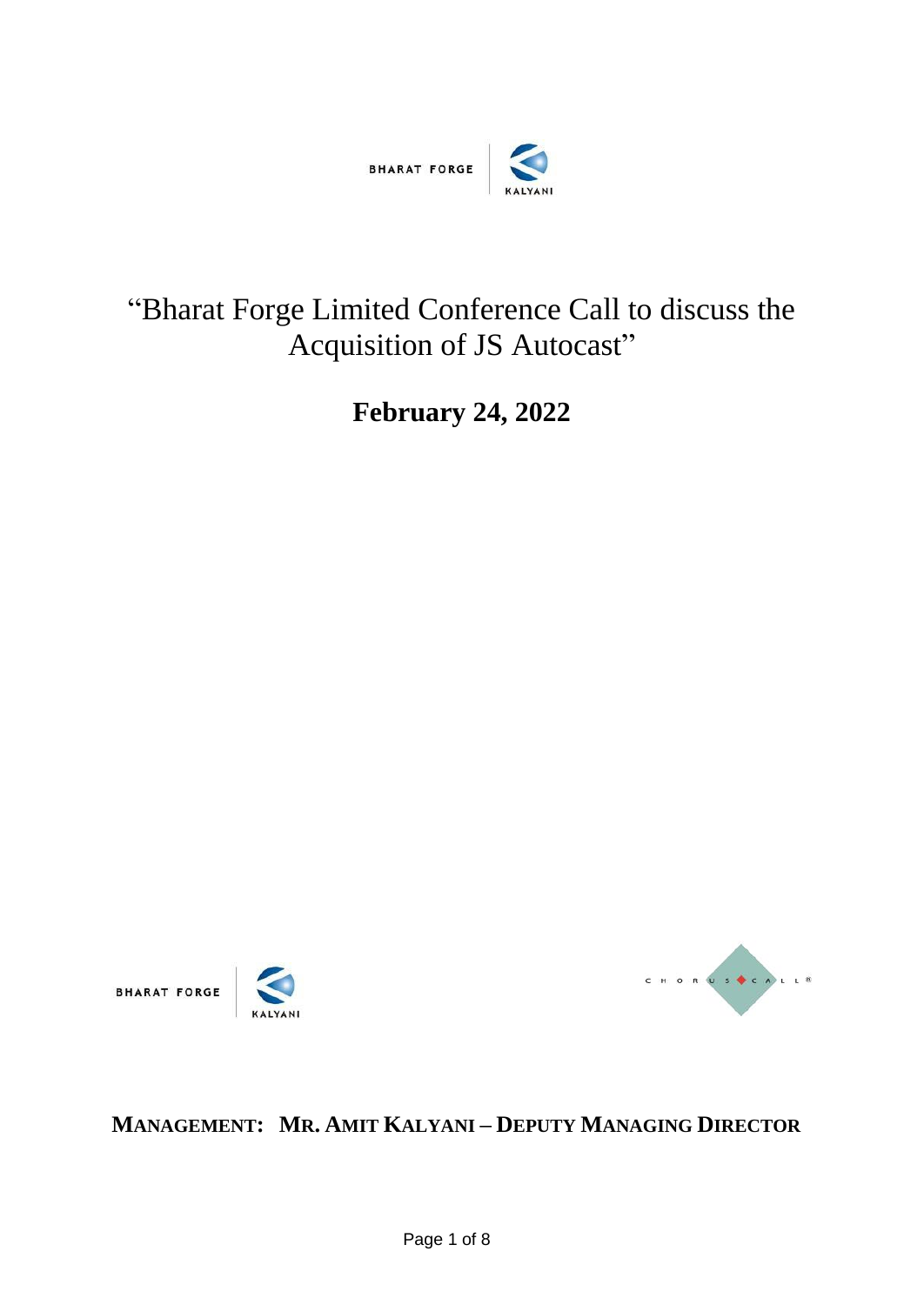

### **Moderator:** Ladies and gentleman, good day and welcome to Bharat Forge Limited conference call to discuss acquisition of JS Autocast. As a reminder, all participant lines will be in the listen-only mode and there will be an opportunity for you to ask questions after the presentation concludes. Should you need assistance during the conference call, please signal an operator by pressing '\*' then '0' on your touchtone phone. Please note that this conference is being recorded. I now hand the conference over to Mr. Amit Kalyani. Thank you and over to you, sir.

**Amit Kalyani:** Thank you. Ladies and gentlemen, good evening. I am sorry for the extremely late hour in the day. Unfortunately, I happen to be in the U.S. So, it's quite early over here. I'm happy to announce that Bharat Forge has entered into an agreement for the acquisition of JS Autocast, which has facilities located in Coimbatore. This is a privately owned Company, entrepreneur setup and run, which is primarily present in the industrial space of castings. They make critical and complex machine castings for a variety of industries, the largest being renewable energy industry meaning wind. They also cater to hydraulic sector, off-highway and some amount of specialty automotive segments. They manufacture castings from about 7 kilos to about half a ton. They have a very strong position in the market with marquee customers, many of whom are existing customers of Bharat Forge and the Kalyani group, and they are a preferred supplier to quite a few of our customers as well.

> They have a strong operating team, very good operations, profitable and with a lot of headroom to grow in terms of capacity, as well as in terms of space. As you are aware, in the near past, we also acquired another industrial Company and we intend to grow our industrial vertical very substantially because we see tremendous opportunities in the industrial space, whether it is industrial off-highway, whether it is industrial renewable, or other specialty industrial. We believe this acquisition will allow us to broaden our product portfolio and grow our revenues, bring in new customers and make us a much more critical and strategic supplier to many of our customers and move up the value chain, as well as being EPS accretive from day one. This will also substantially increase our revenues from the clean tech sector, which is an area, which we are focusing on because it's good for the environment, it's also an area of high growth, and India becoming a strong player in that area.

> So, this Company had a revenue of about Rs. 260 crores in 2021. This is in spite of the impact of COVID. It's had a 10-year CAGR of about 20%, 5-year of about 18%. It has a healthy ROCE and RONW of greater than 20% and we expect to close this transaction in Q1 of FY23. I think what we are trying to say basically is that it is our entry into the casting sector as a process. As you already know, we are already present in the aluminum casting sector for light weighting. This is now our second presence in the casting sector, more from an industrial point of view, allow us to address a larger range of products, increase our supply content for customer, and increase our industrial revenue quite substantially.

So, that's really all I wanted to say and I think we can now do a Q&A session.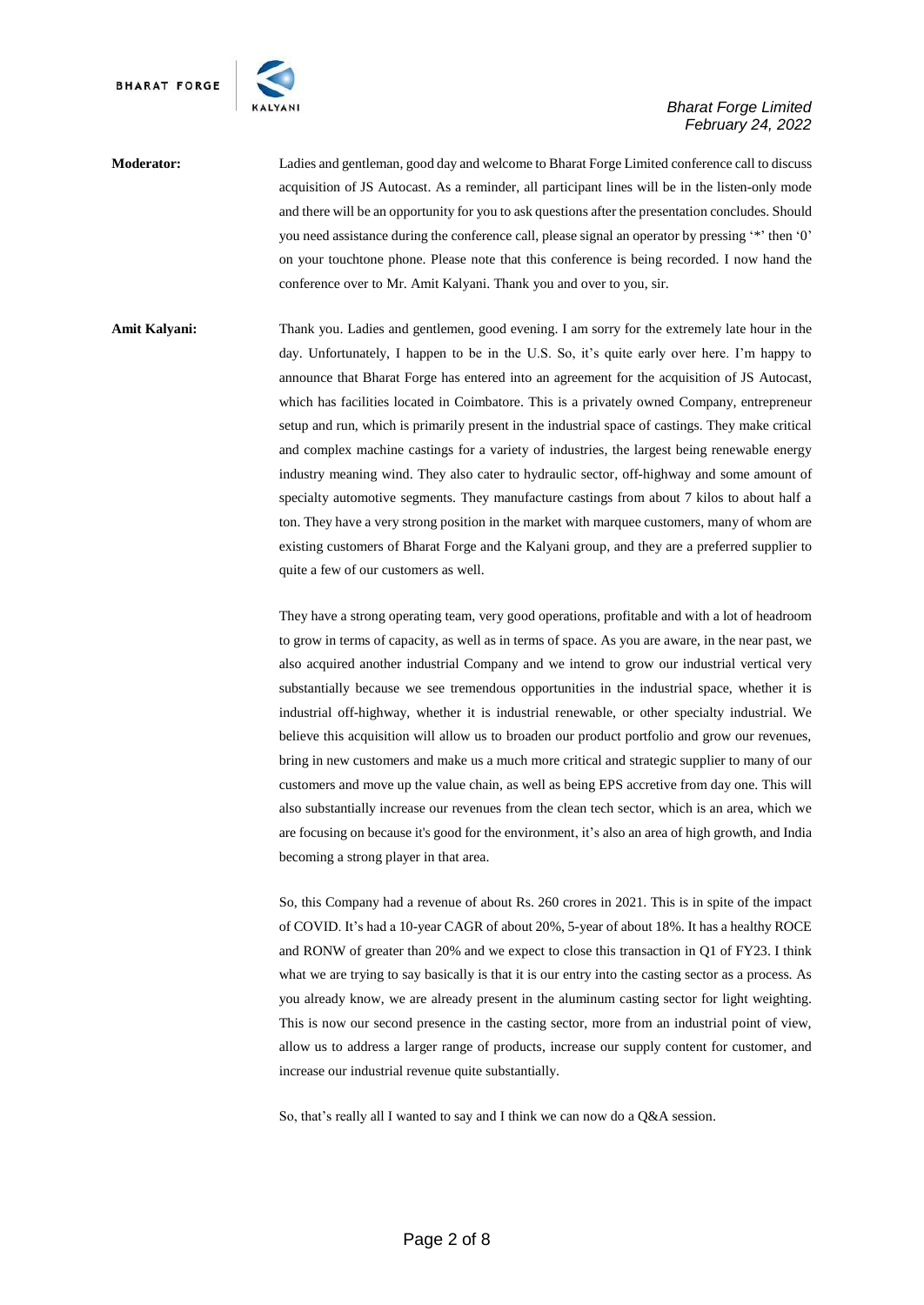

| Moderator:            | Thank you very much. The first question is from the line of Jinesh Gandhi from Motilal Oswal<br>Financial Services. Please go ahead.                                                                                                                                                                                                                                                                                                                                                                                                                                                                                                                                                                                       |
|-----------------------|----------------------------------------------------------------------------------------------------------------------------------------------------------------------------------------------------------------------------------------------------------------------------------------------------------------------------------------------------------------------------------------------------------------------------------------------------------------------------------------------------------------------------------------------------------------------------------------------------------------------------------------------------------------------------------------------------------------------------|
| <b>Jinesh Gandhi:</b> | Hi, congrats on entry into castings through this acquisition. I've a few questions. First with<br>respect to, can you share what's the kind of valuation you've paid for this Company?                                                                                                                                                                                                                                                                                                                                                                                                                                                                                                                                     |
| Amit Kalyani:         | So, I just want to say this right up front. We will not share the valuation as of this time. I don't<br>want to answer any more questions on that, but all I'm saying is that it's a good valuation, it's a<br>fair valuation for a good Company. What is your next question, Mr. Gandhi?                                                                                                                                                                                                                                                                                                                                                                                                                                  |
| <b>Jinesh Gandhi:</b> | Second question is with respect to the revenue breakup. So, you indicated it will increase our<br>revenue from renewable space quite materially. Can you make a quote of revenues they get from<br>renewable space and other segments?                                                                                                                                                                                                                                                                                                                                                                                                                                                                                     |
| <b>Amit Kalyani:</b>  | Our industrial revenue, as you know, is close to 40% and that is broken up into three primary<br>areas. One is energy, which is largely oil and gas. The second is construction and mining, and<br>the third is renewable Energy where we supply a lot of products into wind energy related<br>components. So, our current revenues for renewable energy, I don't have exactly, but let's just<br>put it this way that this will give us a roadmap for getting into a triple-digit million-dollar<br>renewable energy business in the near future. This will not make that happen, but this will take<br>us along that path because it'll allow us to expand our product portfolio and then grow this<br>business as well. |
| <b>Jinesh Gandhi:</b> | Okay, and in terms of synergies would be largely frontend with respect to common customer?<br>On backend, do you see any material synergy and scope to improve margin for this Company?                                                                                                                                                                                                                                                                                                                                                                                                                                                                                                                                    |
| Amit Kalyani:         | There are definitely going to be synergies on procurement because a lot of the stuff that they<br>procure is foundry related, grades of pig iron, FRAP, etc., which we also procure for our steel<br>plant. So, there will be synergies on those sides as well. And of course, the whole cost<br>optimisation on financial costs, etc.                                                                                                                                                                                                                                                                                                                                                                                     |
| <b>Jinesh Gandhi:</b> | Okay, and can you share what's the capacity and what utilization that they operate at?                                                                                                                                                                                                                                                                                                                                                                                                                                                                                                                                                                                                                                     |
| <b>Amit Kalyani:</b>  | So, their installed capacity is about $45,000$ tons. They are operating at about $25,000$ to $26,000$<br>tons. So, they are operating at about 50-55%                                                                                                                                                                                                                                                                                                                                                                                                                                                                                                                                                                      |
| <b>Jinesh Gandhi:</b> | Got it, I'll fall back in queue. Thanks.                                                                                                                                                                                                                                                                                                                                                                                                                                                                                                                                                                                                                                                                                   |
| Moderator:            | Thank you. The next question is from the line of Pramod Amte from Incred Capital. Please go<br>ahead.                                                                                                                                                                                                                                                                                                                                                                                                                                                                                                                                                                                                                      |
| <b>Pramod Amte:</b>   | Hi, Amit. I think this is the second acquisition in the non-auto space. So, if you have to look at<br>three years down the line, for you with both this and the earlier acquisition if you take into                                                                                                                                                                                                                                                                                                                                                                                                                                                                                                                       |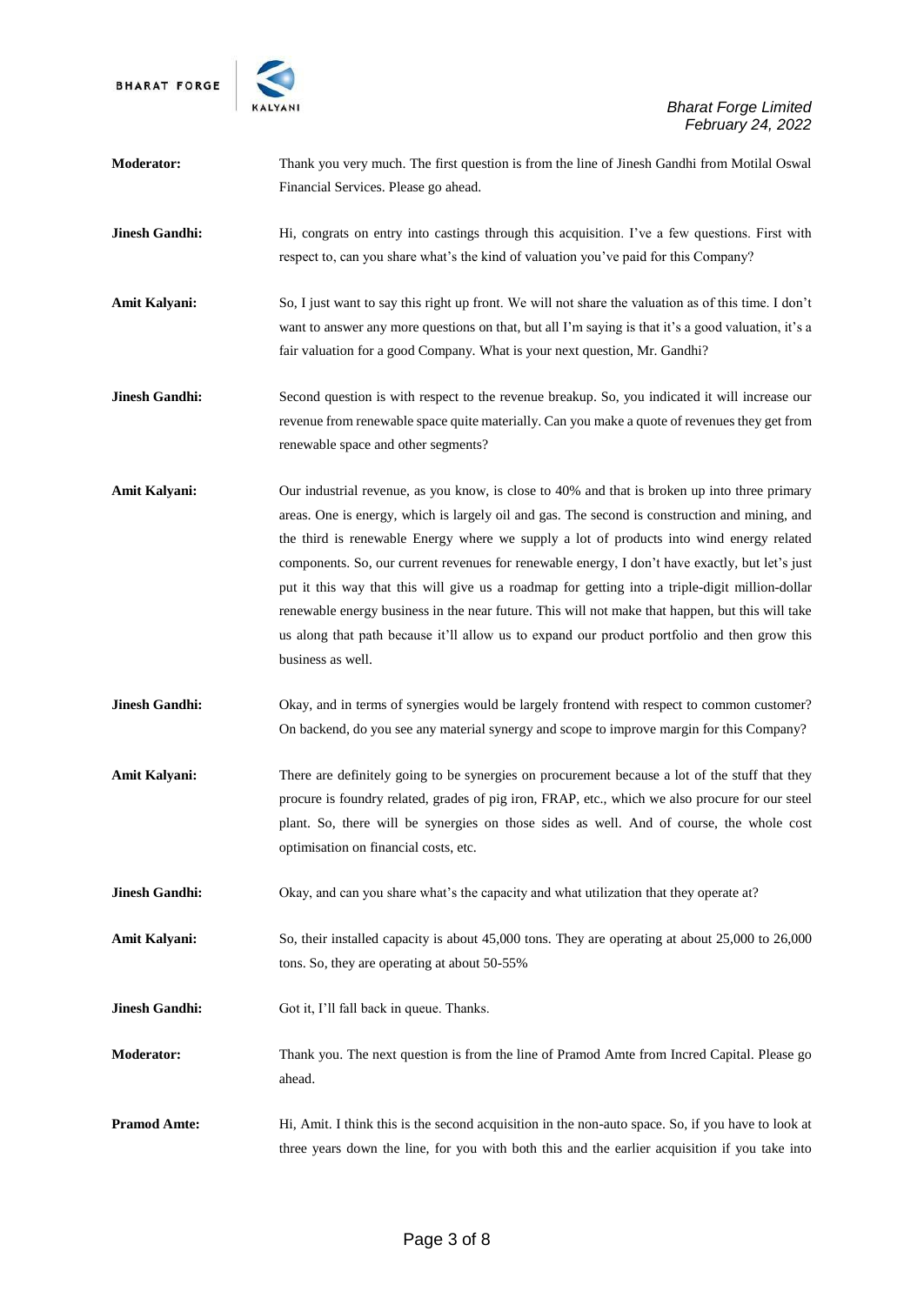

account, what's the mix you are trying to look at, non- auto vs auto, and how do we see your action on the ground?

- **Amit Kalyani:** Pramod, I wouldn't look at mix because we also will grow our auto business, especially on the e-mobility and lightweighting side. So, what I would rather say is, how will we look at the nonauto business growing. The non-auto, non-oil and gas business will grow like more than 2x in the next three years
- **Pramod Amte:** Second one is in terms of client profile and all. How does this Company, are you able to leverage existing clients to build the capacity or do they bring in any additional clients for you whom you never tapped, how are you looking at this?
- Amit Kalyani: No, it definitely brings in additional clients as well, but more than additional clients, what it allows us to do is to address a larger share of our customers' wallet and in the future, hopefully, also move up the value chain by doing more value added work for our customers and move towards being like a system supplier kind of thing.
- **Pramod Amte:** Okay, so this is a step towards that system supplier in that having both the forging and casting together.
- **Amit Kalyani:** Yes, and it will allow us to leverage our global customer relationships and grow our global business.
- **Pramod Amte:** The last one is casting is relatively more, I would say, a craft than a mechanization. Has that changed or do you feel scalability coming through in the casting business with you entering or how do you scale that and why are you getting into casting in a full-fledged manner?
- Amit Kalyani: No, I don't think that is true. That is true for the very large sand foundries where you are making one offs and things like that. Here, they have volume production and the volumes can range from few hundreds to few thousands, but obviously it's not a process such as forging where you have tremendous automation, but nonetheless, they do have some automation and there is scope for a lot more automation, which we will do going forward. And there are some very clear reasons why we are doing this. I think we are very confident that this will allow us to grow our customer base, grow our revenues, grow our exports. So, that's our focus for doing this. Renewable is a megatrend. Renewable is linked to the whole green and clean energy cycle and this is definitely a megatrend. We believe that we are well poised to take advantage of this from India.
- **Pramod Amte:** Okay, Thanks Amit and all the best.

**Moderator:** Thank you. The next question is from the line of Nishit Jalan from Axis Capital. Please go ahead.

**Nishit Jalan:** Hi Amit, can you share some details in terms of the names of the key customers and what are the key products where JS Autocast is kind of focusing within these non-auto segments? Some more details on that.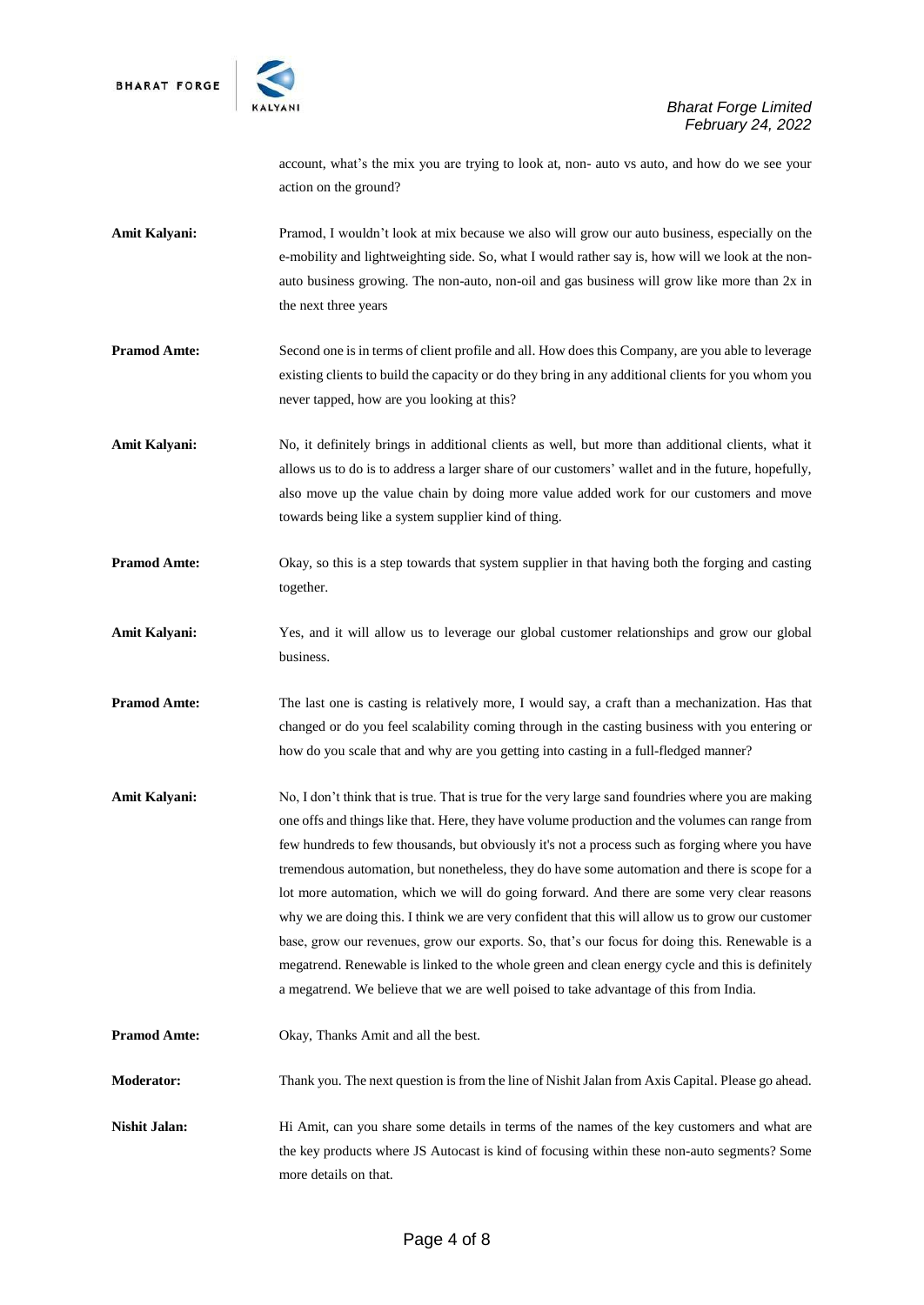

| Amit Kalyani:            | I don't see any need to share any names of customers in detail. I think this is a bad practice<br>because it's competitive information as well. So, I think we need to stop doing that. All I will                       |
|--------------------------|--------------------------------------------------------------------------------------------------------------------------------------------------------------------------------------------------------------------------|
|                          | say is that we have a lot of similar customers and this will also bring a few new customers to us.                                                                                                                       |
| <b>Nishit Jalan:</b>     | Got it. Amit, is it possible to share some of the key specific products with these guys?                                                                                                                                 |
| <b>Amit Kalyani:</b>     | As I mentioned, I will talk about the segments and the segments are renewable energy, hydraulics<br>and off-highway.                                                                                                     |
| <b>Nishit Jalan:</b>     | Okay. Thank you so much.                                                                                                                                                                                                 |
| <b>Moderator:</b>        | Thank you. The next question is from the line of Rustum Tambe from Evalueserve. Please go<br>ahead.                                                                                                                      |
| <b>Rustum Tambe:</b>     | Hi. My question has already been answered.                                                                                                                                                                               |
| <b>Moderator:</b>        | Thank you. The next question is from the line of Basudeb Banerjee from ICICI Securities. Please<br>go ahead.                                                                                                             |
| <b>Basudeb Banerjee:</b> | Thanks. A couple of questions. One, as you said, utilization levels are at 60 odd percentage, so<br>scope to improve utilization. What's the export mix for this entity as of now or can you enhance<br>exports?         |
| <b>Amit Kalyani:</b>     | We can certainly enhance it. The current exports are somewhere in the region of about 45%.                                                                                                                               |
| <b>Basudeb Banerjee:</b> | That's good enough, so it can further move up and second thing sir, what is the debt on it's<br>books?                                                                                                                   |
| <b>Amit Kalyani:</b>     | Debt is very-very small and we have assumed that in our enterprise value.                                                                                                                                                |
| <b>Basudeb Banerjee:</b> | So nothing meaningful?                                                                                                                                                                                                   |
| <b>Amit Kalyani:</b>     | No. Nothing meaningful.                                                                                                                                                                                                  |
| <b>Basudeb Banerjee:</b> | Okay. Thanks.                                                                                                                                                                                                            |
| <b>Moderator:</b>        | Thank you. The next question is a follow-up from the line of Jinesh Gandhi from Motilal Oswal<br>Financial Services. Please go ahead.                                                                                    |
| <b>Jinesh Gandhi:</b>    | Amit, my question is on the capacity you talked about, there is a scope to increase utilization<br>and add capacity. So, any sense on what kind of capacity addition can we do from the current<br>infrastructure there? |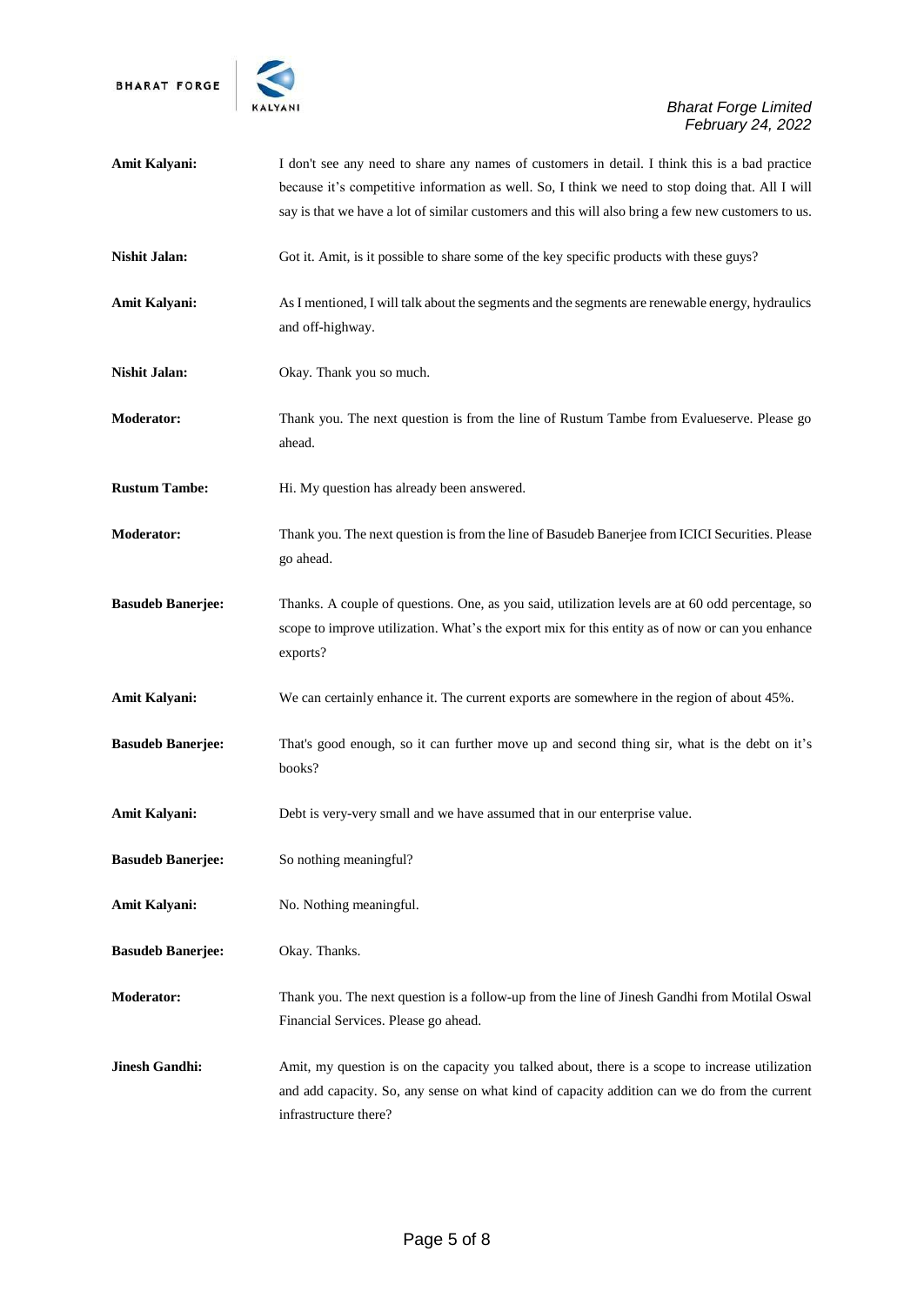

| <b>Amit Kalyani:</b>  | Just by debottlenecking and by some amount of minor investment, we could increase capacity<br>by about 25% beyond our nameplate capacity and then of course you would have to make<br>investments for additional capacity, but this has potential to grow quite substantially.                                                                                                    |
|-----------------------|-----------------------------------------------------------------------------------------------------------------------------------------------------------------------------------------------------------------------------------------------------------------------------------------------------------------------------------------------------------------------------------|
| <b>Jinesh Gandhi:</b> | Okay, but you indicated there is additional space, like we have scope at Sanghvi Forging to<br>increase our capacity by 2-3x, is the similar scope present over here?                                                                                                                                                                                                             |
| <b>Amit Kalyani:</b>  | Yes, right and especially on the value-added side, there is a lot of scope to add almost double<br>the capacity.                                                                                                                                                                                                                                                                  |
| <b>Jinesh Gandhi:</b> | Okay. Primarily on the machine side?                                                                                                                                                                                                                                                                                                                                              |
| <b>Amit Kalyani:</b>  | Yes.                                                                                                                                                                                                                                                                                                                                                                              |
| <b>Jinesh Gandhi:</b> | Okay. Got it. Thanks.                                                                                                                                                                                                                                                                                                                                                             |
| <b>Moderator:</b>     | Thank you. The next question is a follow-up from the line from Pramod Amte from InCred<br>Capital. Please go ahead.                                                                                                                                                                                                                                                               |
| <b>Pramod Amte:</b>   | Yes Amit, considering that it's a pretty impressive Company, looks like on the ROCE and no<br>debt, any reasons why the existing promoters are exiting?                                                                                                                                                                                                                           |
| <b>Amit Kalyani:</b>  | There was a succession issue. The owner wanted to hand it over when it was doing well and<br>while it didn't have any issues immediately, but he wanted to find a good home for it. They have<br>done a very good job of running the business.                                                                                                                                    |
| <b>Pramod Amte:</b>   | Yes that's why I was curious, and second when you say you will be a system supplier, would<br>you be able to give some examples in the sense how and what you will supply to wind energy<br>components now?                                                                                                                                                                       |
| <b>Amit Kalyani:</b>  | Not yet. That is what we will aim to do. I am not going to make the entire system, but everybody<br>when they are expanding capacity, are not going to do everything in-house. So, there will be<br>more outsourcing. They will move from buying components to buying small assemblies to<br>buying machined assemblies and so on and so forth. So, there is opportunity to grow. |
| <b>Pramod Amte:</b>   | Okay, and that will be a much bigger value addition capture?                                                                                                                                                                                                                                                                                                                      |
| <b>Amit Kalyani:</b>  | That's a second horizon kind of opportunity. It's not something that is going to happen<br>tomorrow. It's going to be complementary to our existing customers.                                                                                                                                                                                                                    |
| <b>Pramod Amte:</b>   | Okay, but the designing and all capabilities still lie with the customer in that sense?                                                                                                                                                                                                                                                                                           |
| Amit Kalyani:         | Today that may be the situation, but tomorrow the customers may expect us to do it for them, so<br>that's doable.                                                                                                                                                                                                                                                                 |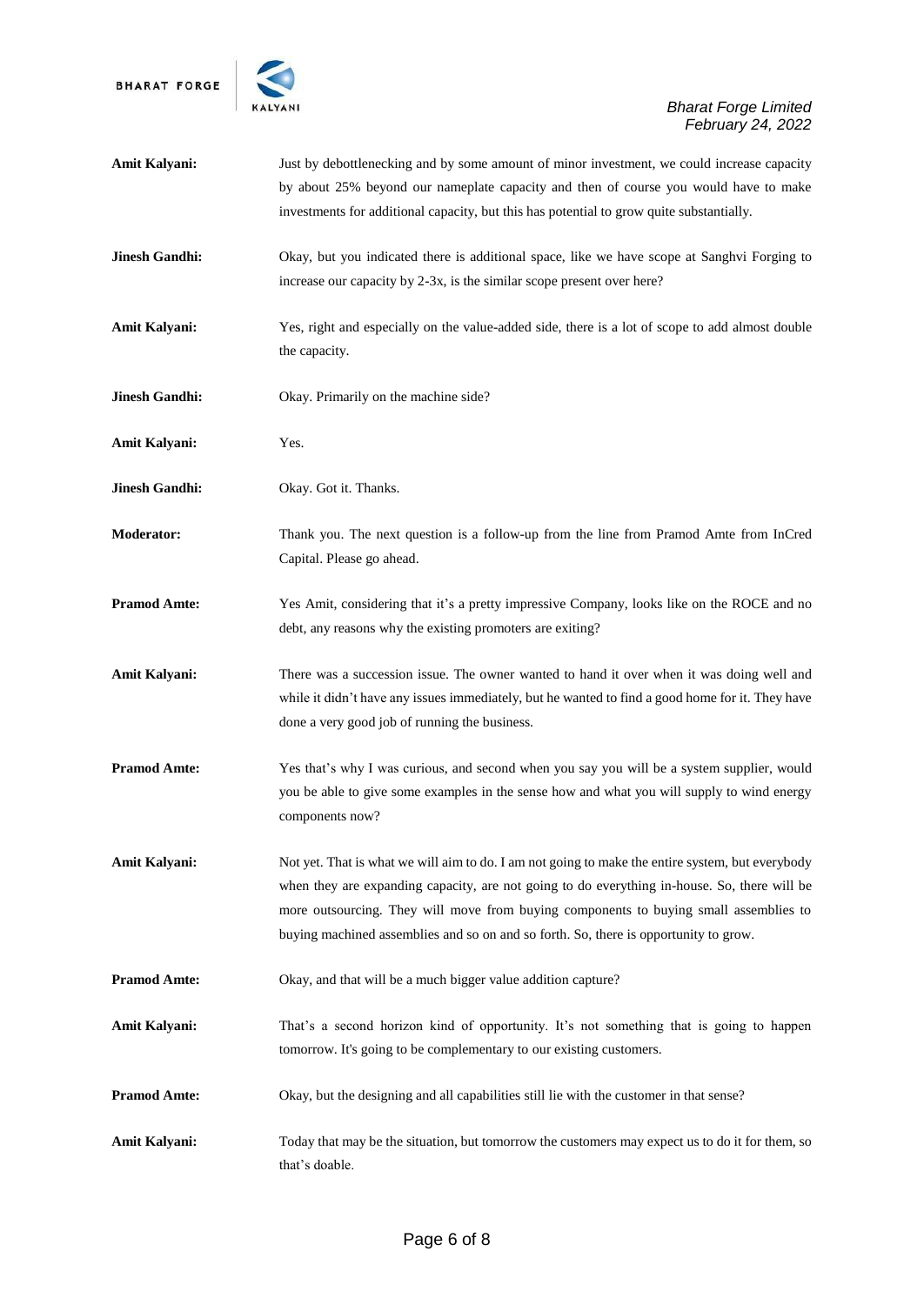

| <b>Pramod Amte:</b>   | Does the industry still work like parts suppliers and tier I and tier II, they are also in the industrial<br>components?                                                                                                                                                                                                            |
|-----------------------|-------------------------------------------------------------------------------------------------------------------------------------------------------------------------------------------------------------------------------------------------------------------------------------------------------------------------------------|
| Amit Kalyani:         | Yes.                                                                                                                                                                                                                                                                                                                                |
| <b>Pramod Amte:</b>   | So, with these type of systems, you will get closer and move up the tier line or how does it work?                                                                                                                                                                                                                                  |
| Amit Kalyani:         | We are just buying this Company. I think we need six months to get our arms around it and<br>decide what to prioritize and how to go about it, but we clearly see significant opportunities.                                                                                                                                        |
| <b>Pramod Amte:</b>   | And it also has a small part, if I heard right, in terms of off-highway, does it also give you<br>excitement to get into the automobile castings or it's completely mobile?                                                                                                                                                         |
| Amit Kalyani:         | They do make some specialty automotive castings, low to medium volume, but very critical<br>parts.                                                                                                                                                                                                                                  |
| <b>Pramod Amte:</b>   | Okay, and that is still EV protected in that sense and it gives you more opportunity going<br>forward? Is it protected by the ICE versus EV combination and does it excite you to expand<br>much bigger?                                                                                                                            |
| Amit Kalyani:         | It does allow us to expand obviously, but I think our focus is purely going to be on the bigger<br>component and not the smaller components necessarily. Obviously, if we see more traction for<br>supplying machine components on a smaller side, we will pursue that.                                                             |
| <b>Pramod Amte:</b>   | I was asking you guys have been very strong in forging. If this opens a door for casting and<br>hence would you like to look for more automobile castings or anything of that sort?                                                                                                                                                 |
| Amit Kalyani:         | Our automotive casting focus is going to be more on the aluminum and lightweighting side. So,<br>that's where the world is moving. This kind of casting, which is on the ferrous side is going to<br>be more industrial.                                                                                                            |
| <b>Pramod Amte:</b>   | Okay. Got it. Thanks and all the best.                                                                                                                                                                                                                                                                                              |
| <b>Moderator:</b>     | Thank you. The next question is a follow-up from the line of Jinesh Gandhi from Motilal Oswal<br>Financial Services. Please go ahead.                                                                                                                                                                                               |
| <b>Jinesh Gandhi:</b> | Sorry for another question. Just quickly wanted to understand in the last 12 months now we have<br>done the second acquisition in the industrial space, does it give you enough additional<br>capabilities to target the renewable segment and would we be done with the M&A on the<br>industrial side or in general going forward? |
| <b>Amit Kalyani:</b>  | It would be very foolish of me to say give an answer for that because it's really about getting<br>deeper into a field. From being a peripheral business, we are now making this one of our new<br>mainstream businesses. So, as we grow our relationship with our customers, as we expand our                                      |